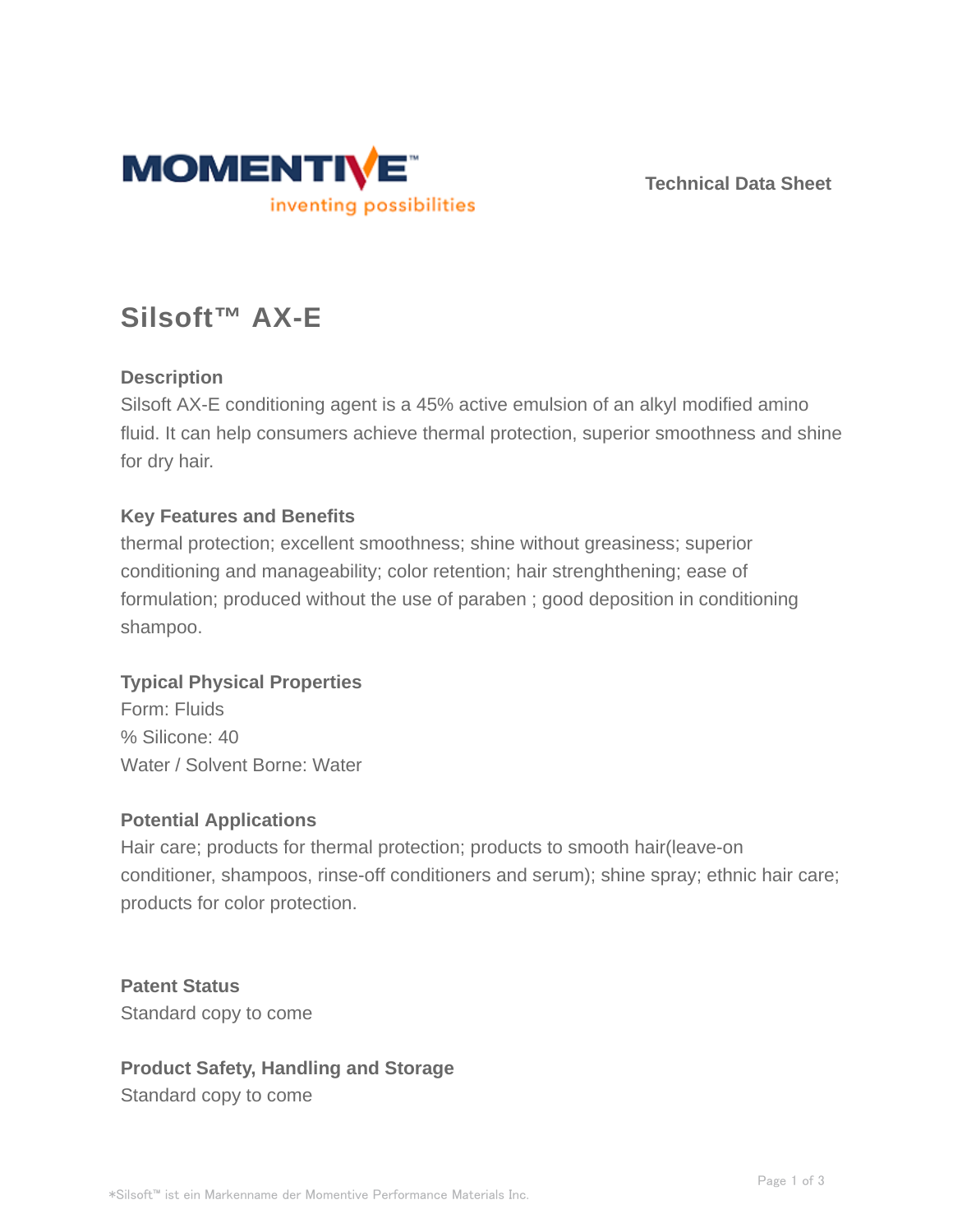#### **Limitations**

Standard copy to come

### **Contact Information**

Email commercial.services@momentive.com

#### **Telephone**

| <b>Americas</b>      | <b>Latin America</b> | <b>EMEAI- Europe, Middle</b><br>East, Africa & India | <b>ASIA PACIFIC</b> |
|----------------------|----------------------|------------------------------------------------------|---------------------|
| +1 800 295 2392      | <b>Brazil</b>        | <b>Europe</b>                                        | <b>China</b>        |
| Toll free*           | +55 11 4534 9650     | +390510924300                                        | 800 820 0202        |
| +704 805 6946        | <b>Direct Number</b> | Direct number                                        | Toll free           |
| <b>Direct Number</b> |                      |                                                      | +86 21 3860 4892    |
|                      |                      |                                                      | Direct number       |
| *All American        | <b>Mexico</b>        | <b>India, Middle East &amp;</b>                      | Japan               |
| countries            | +52 55 2169 7670     | <b>Africa</b>                                        | +81 3 5544 3111     |
|                      | <b>Direct Number</b> | + 91 44 71212207                                     | Direct number       |
|                      |                      | Direct number*                                       |                     |
|                      |                      | *All Middle Eastern                                  | <b>Korea</b>        |
|                      |                      | countries, Africa, India,                            | +82 2 6201 4600     |

For literature and technical assistance, visit our website at: www.momentive.com

# **DISCLAIMER:**

**THE MATERIALS, PRODUCTS AND SERVICES OF MOMENTIVE PERFORMANCE MATERIALS INC. AND ITS SUBSIDIARIES AND AFFILIATES (COLLECTIVELY "SUPPLIER"), ARE SOLD SUBJECT TO SUPPLIER'S STANDARD CONDITIONS OF SALE, WHICH ARE INCLUDED IN THE APPLICABLE DISTRIBUTOR OR OTHER SALES AGREEMENT, PRINTED ON THE BACK OF ORDER ACKNOWLEDGMENTS AND INVOICES, AND AVAILABLE UPON REQUEST. ALTHOUGH ANY INFORMATION, RECOMMENDATIONS, OR ADVICE CONTAINED**